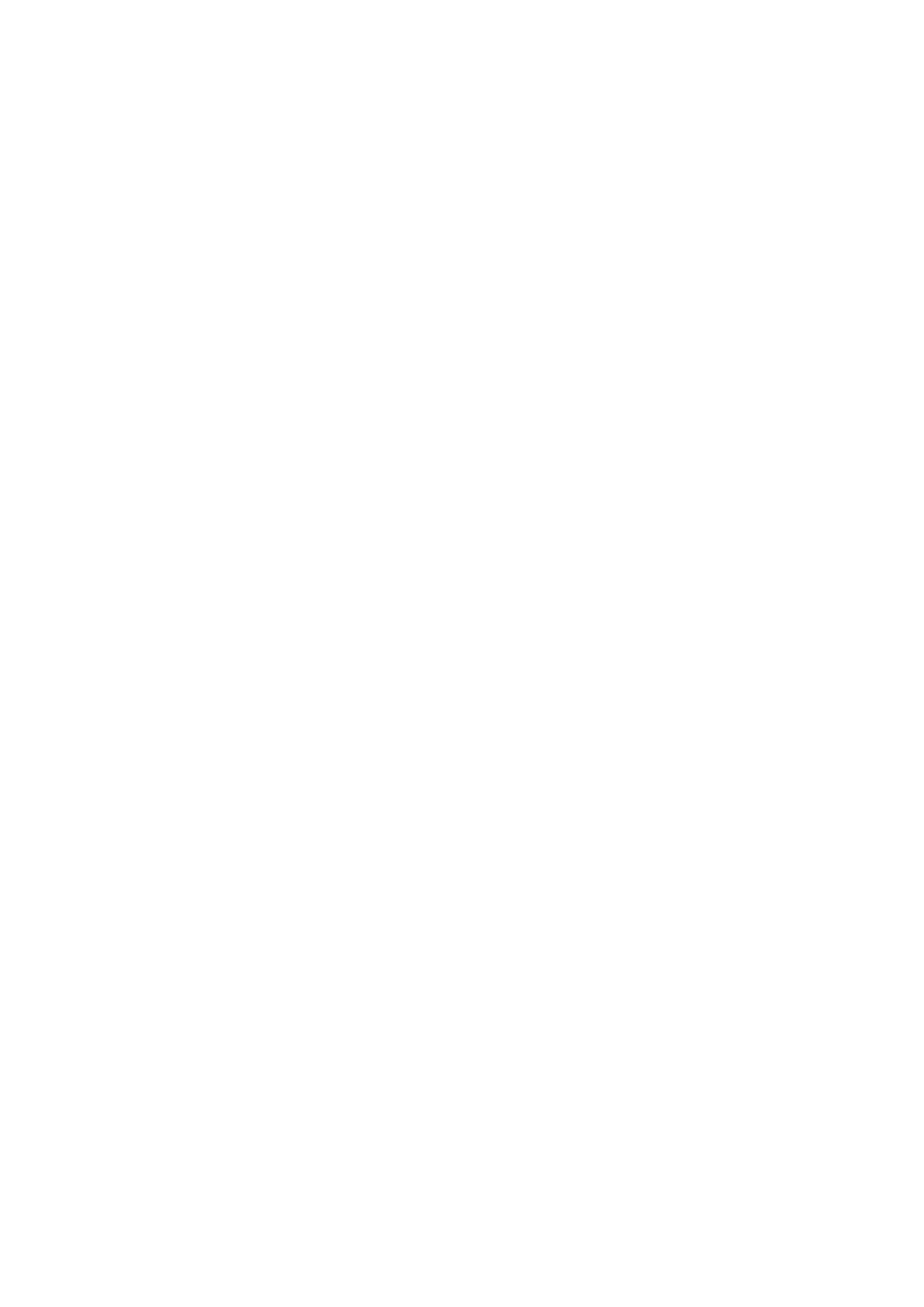

## **COMMONS AND RIGHTS OF WAY COMMITTEE**

- **TIME: 10.00 am**
- **DATE: Tuesday 24 March 2020**
- **VENUE: Cabinet Suite - Shire Hall, Gloucester**

### **A G E N D A**

### **ITEM TOPIC CONTACT**

- **1. Apologies for Absence** Joanne Bolton
- **2. Declarations of Interest** Please see note (b) at the end of the agenda.

### **3. Minutes** (Pages 1 - 8)

To approve as a correct record the Minutes of the meeting held on Joanne Bolton 10 December 2019.

### **4. Public Questions on Application(s)**

To answer any written or public questions about the application(s) before the Committee at this meeting. The closing date/time for the receipt of questions is 10:00 am on Tuesday 17 March 2020. Please send questions to the Chief Executive marked for the attention of Joanne Bolton (email: joanne.bolton@gloucestershire.gov.uk). **Chair** 

- **5. Members Questions on Application(s)** To answer any written members' questions on the application(s) before Committee at the meeting. The closing date/time for the receipt of questions is 10:00 am on Tuesday 17 March 2020. Please send questions to the Chief Executive marked for the attention of Joanne Bolton (email: joanne.bolton@gloucestershire.gov.uk). **Chair**
- **6. Application for a Definitive Map Modification Order for an additional length of public footpath, Popes Hill to Chestnuts Inclosure, Parish of Littledean** (Pages 9 - 60)

To consider the following application: Nature of Application: Additional footpath Parish: Littledean Name of Applicant: Chris Vidler

Andrew **Houldev**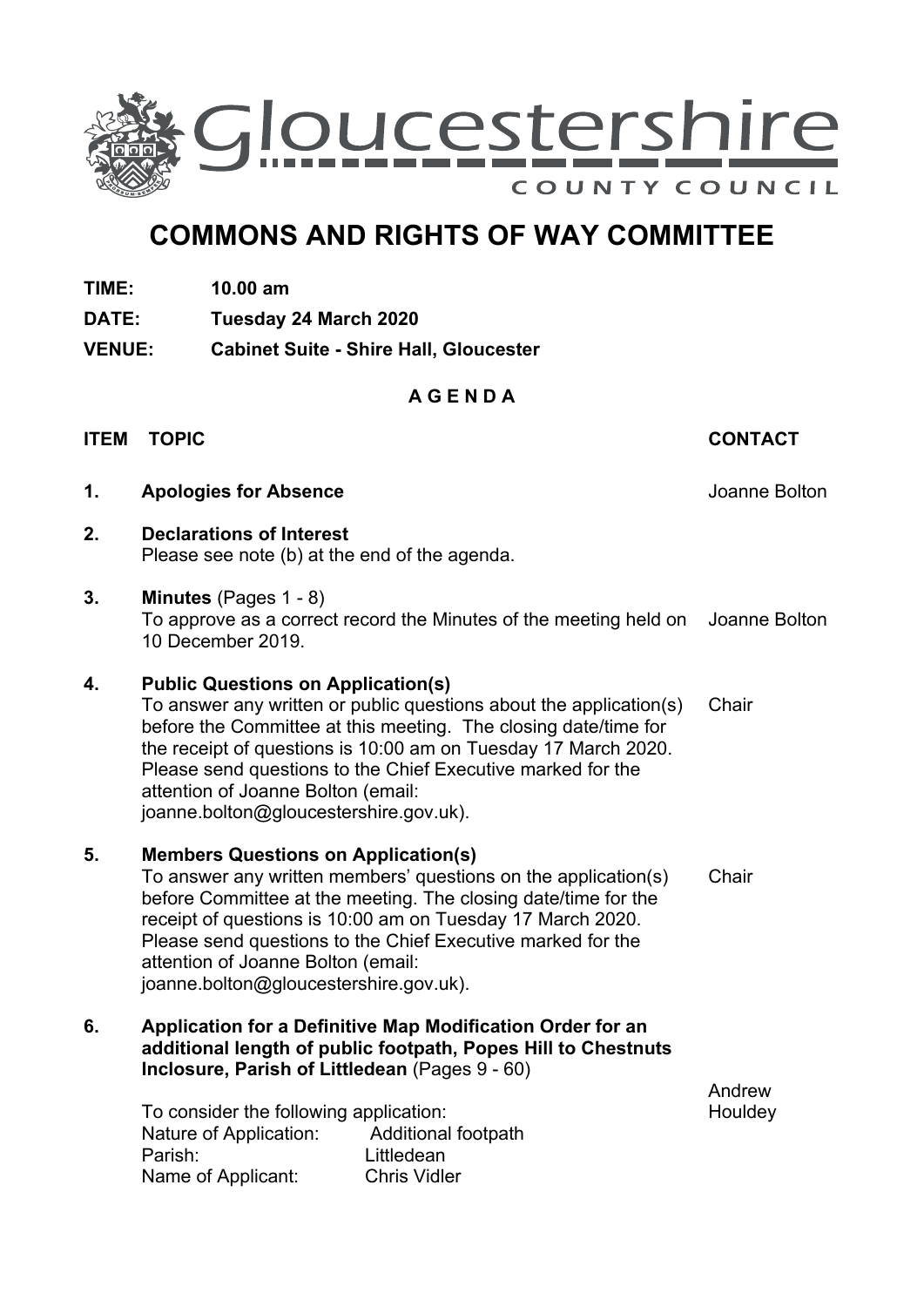Date of Application: 11 March 2005

### **7. Application for a Definitive Map Modification Order for an additional length of footpath connecting public footpath RWD10A with Kidnalls Wood, Yorkley, West Dean, Gloucestershire** (Pages 61 - 124)

Jaci Harris

To consider the following application:

| Nature of Application: |           | A 114m length of footpath linking Public |                             |
|------------------------|-----------|------------------------------------------|-----------------------------|
|                        |           |                                          | Footpath RWD10A to Kidnalls |
|                        |           | Wood, Yorkley                            |                             |
| Parish:                | West Dean |                                          |                             |
| Name of Applicant:     |           | Mrs D Large                              |                             |
| Date of Application:   |           | <b>July 2017</b>                         |                             |

### **8. Public Questions - About the matters which are within the powers and duties of the Committee**

To answer any written or public questions about the matters, which are within the powers and duties of the Committee.

The closing date /time for the receipt of questions is 10:00 am on Tuesday 17 March 2020. Please send questions to the Chief Executive marked for the attention of Joanne Bolton (email: joanne.bolton@gloucestershire.gov.uk).

### **9. Members' Questions - About the matters which are within the powers and duties of the Committee**

Chair

**Chair** 

To answer any written members' questions about the matters which are within the powers and duties of the Committee. The closing date/time for the receipt of questions is 10:00 am on Tuesday 17 March 2020. Please send questions to the Chief Executive marked for the attention of Joanne Bolton (email: joanne.bolton@gloucestershire.gov.uk).

### **NOTES**

- (a) **MEMBERSHIP –**Cllr Phil Awford, Cllr Dr John Cordwell, Cllr Carole Allaway Martin, Cllr Graham Morgan, Cllr Loraine Patrick, Cllr John Payne, Cllr Brian Robinson, Cllr Robert Vines and Cllr Simon Wheeler
- (b) **DECLARATIONS OF INTEREST** Please declare any disclosable pecuniary interests or personal interests that you may have relating to specific matters which may be discussed at this meeting, by signing the form that will be available at the back of the meeting room. Completing this list is acceptable as a declaration, but does not, of course, prevent members from declaring an interest orally in relation to individual agenda items. The list will be available